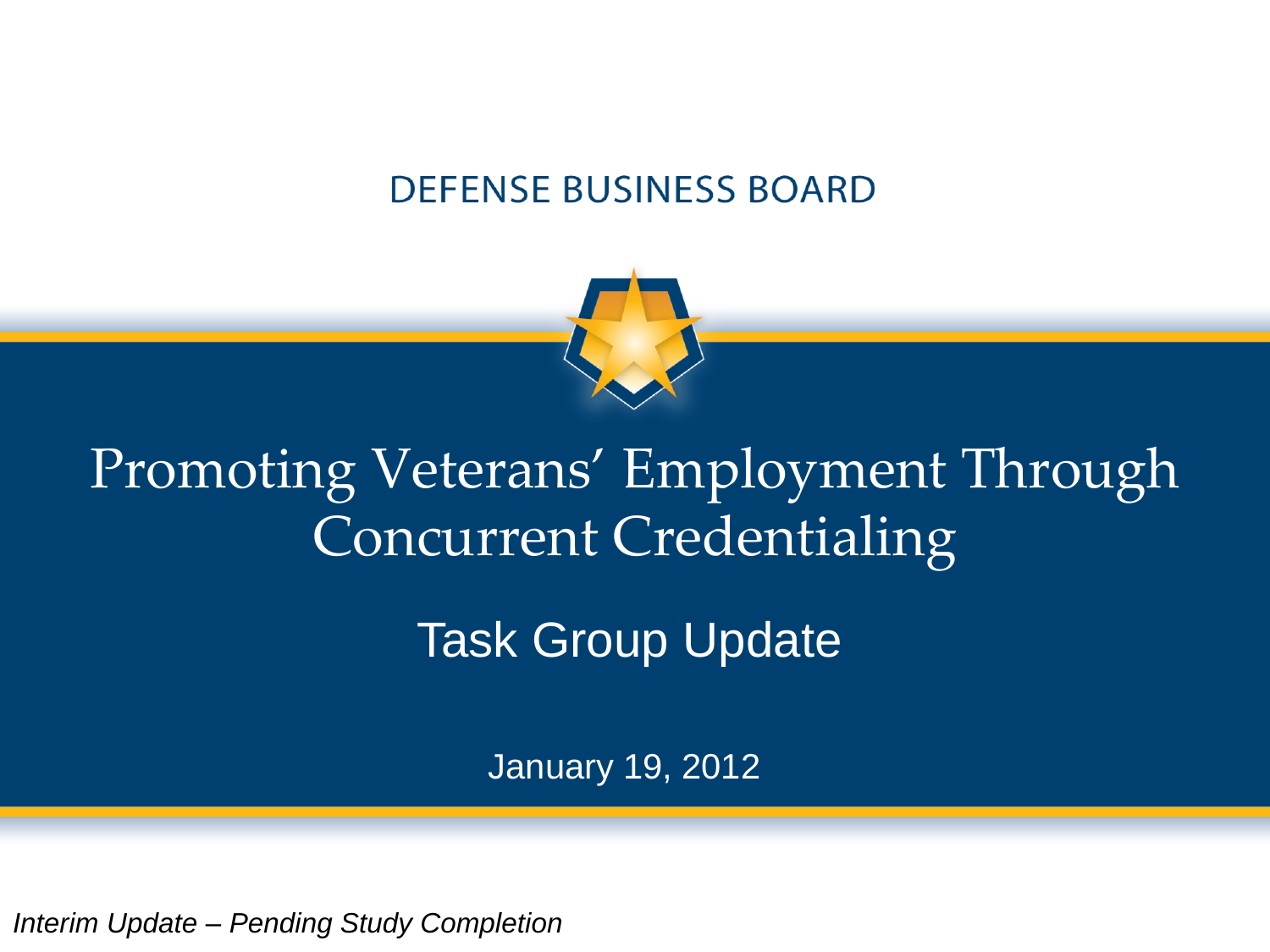## **Overview**

## **Terms of Reference (To be signed by SECDEF)**

- Award professional credentials and licenses **concurrent** with military training
- Identify DoD-wide process improvements to consolidate, streamline, and facilitate credentialing and licensing
- Improve servicemember access to credentialing and licensing programs

### **Deliverables**

• Provide recommendations on how the Department could expand concurrent credentialing opportunities - April 2012

#### **Task Group Members**

Mr. Ned Powell (Chair)

Mr. Richard Spencer

Mr. Fernando Amandi

Mr. Fred Cook

Mr. Jim Kimsey

Lt Col Edward Lengel (Military Assistant)

*Interim Update – Pending Study Completion*

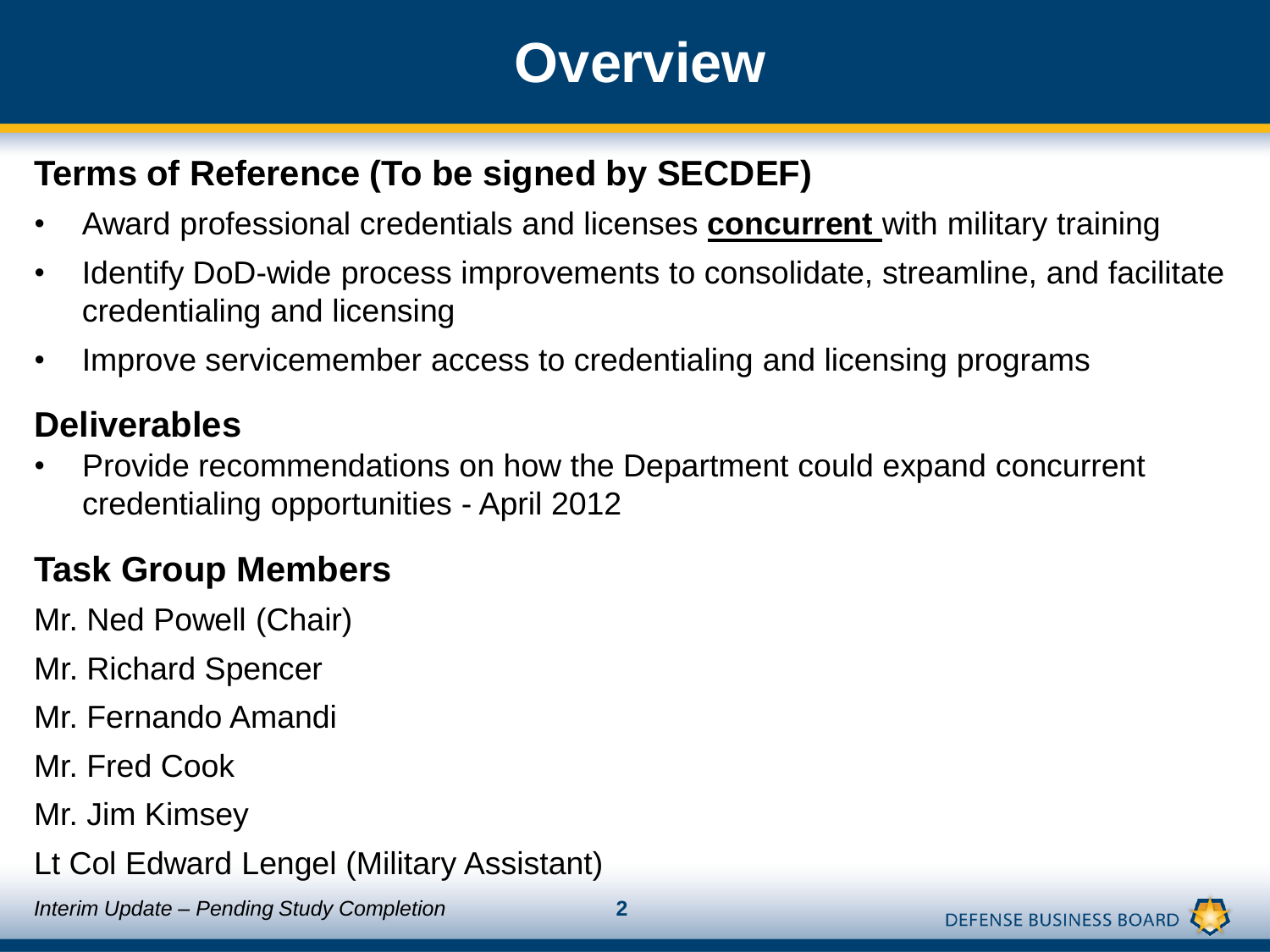# **Background**

- Concurrent credentialing: providing a federal, state, or local professional credential or license at the time of completion of training commensurate with the scope of that training
- Overall goal: provide benefit to military members at the time of training that they can carry through separation from military service
- Initial observations
	- Current service level efforts are aimed at personnel exiting the force
	- Pockets of excellence exist…no comprehensive departmental policy
	- A large part of this study will be to identify roadblocks in programs and legislation that may be hindering the credentialing process